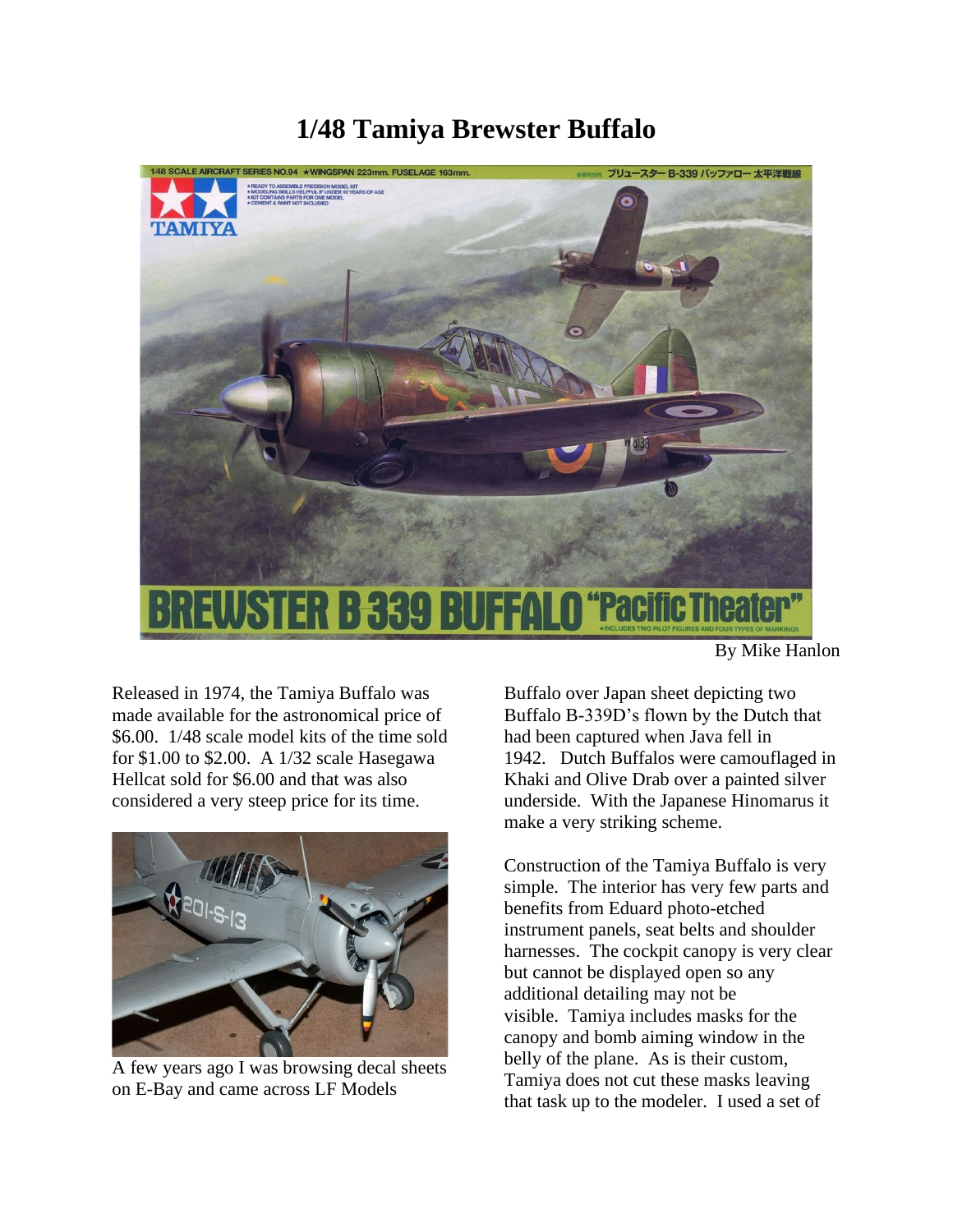Eduard masks, some of which are very small. In total there are over forty panels that require masking.



The remaining construction was very quick and simple and the kit lacks any detail in the landing gear bay. It is one of the first kits to be scribed and Tamiya appears to have refurbished the molds when the kit was re-released in 2004. The camouflage was masked using Blu-Tak and Tamiya tape. Tamiya paints were used for everything except the painted silver underside which painted with Alclad White Aluminum.

I had such a nice time building the Japanese Buffalo that I recently built a second one, this time a US Navy aircraft from 1941. The decals for this version as well as parts used exclusively on Navy Buffalos are included in the 2004 re-release. Tamiya decals being on the thick side, I opted to use the Starfighter Decals F2A Navy Buffalo sheet which included markings for the same aircraft. These aircraft were repainted in 1941 in a color then called Neutrality Gray which survives to this day as FS 36640 Light Gull Gray.



Once again, I used Eduard photoetched parts for the interior and masks for the clear parts. The interior of this aircraft was painted with Tamiya LP-11 Silver Lacquer. Being painted in overall gray also sped up this build. Construction was simple and pain free. For Neutrality Gray I mixed Tamiya Sky Gray and Flat White fifty/fifty. Detail parts were painted with Tamiya paints.



All though nearing the fiftieth anniversary of its release the Tamiya Buffalo is still a very pleasant build and once finished does not look out of place among kits produced in recent years.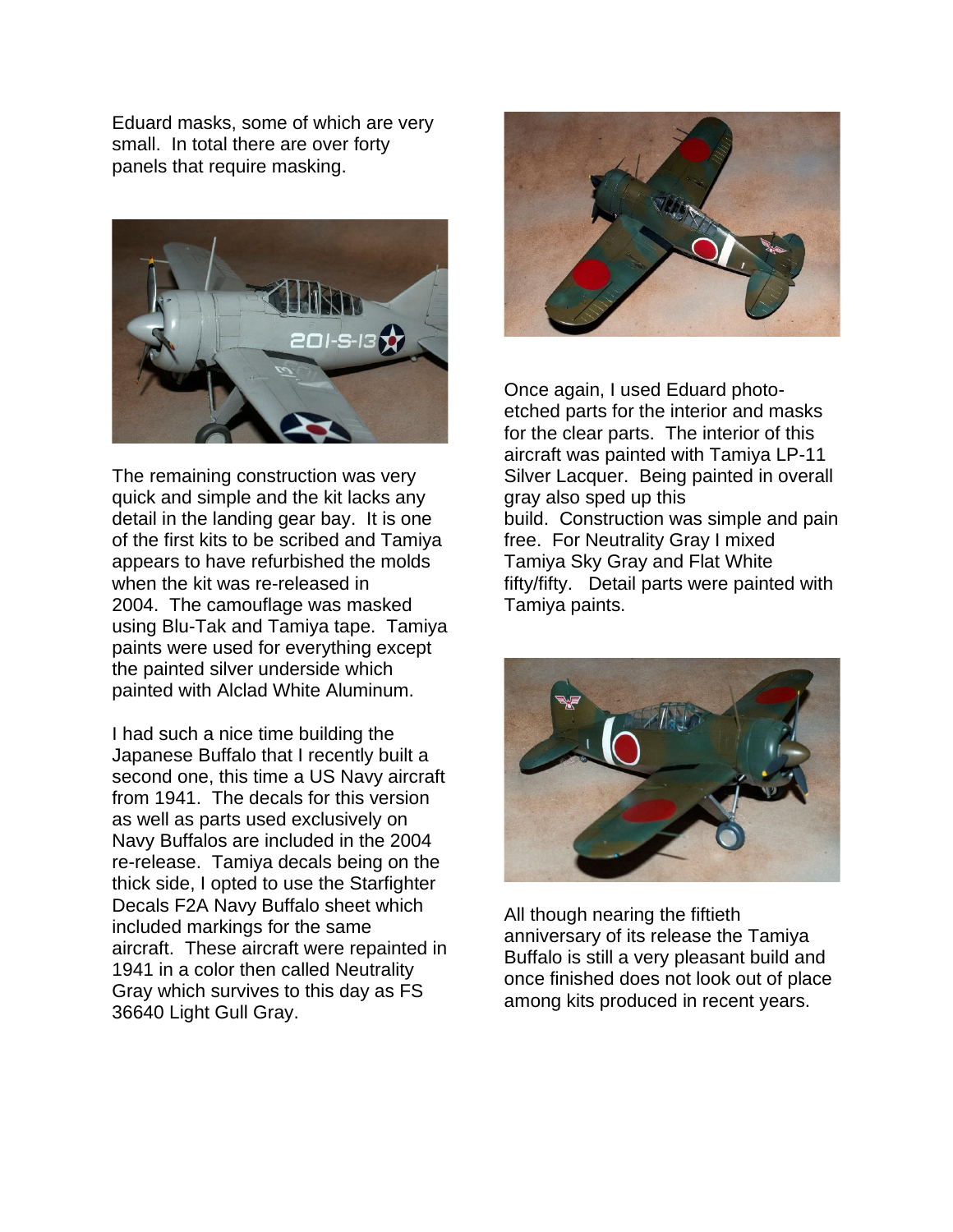

F2A-2 Buffalo Starfighter Decals F2A Buffalos Neutrality Gray Tamiya XF-19 Sky Gray and XF-2 Flat White Mixed 50/50 VS-201 USS Long Island Summer 1941